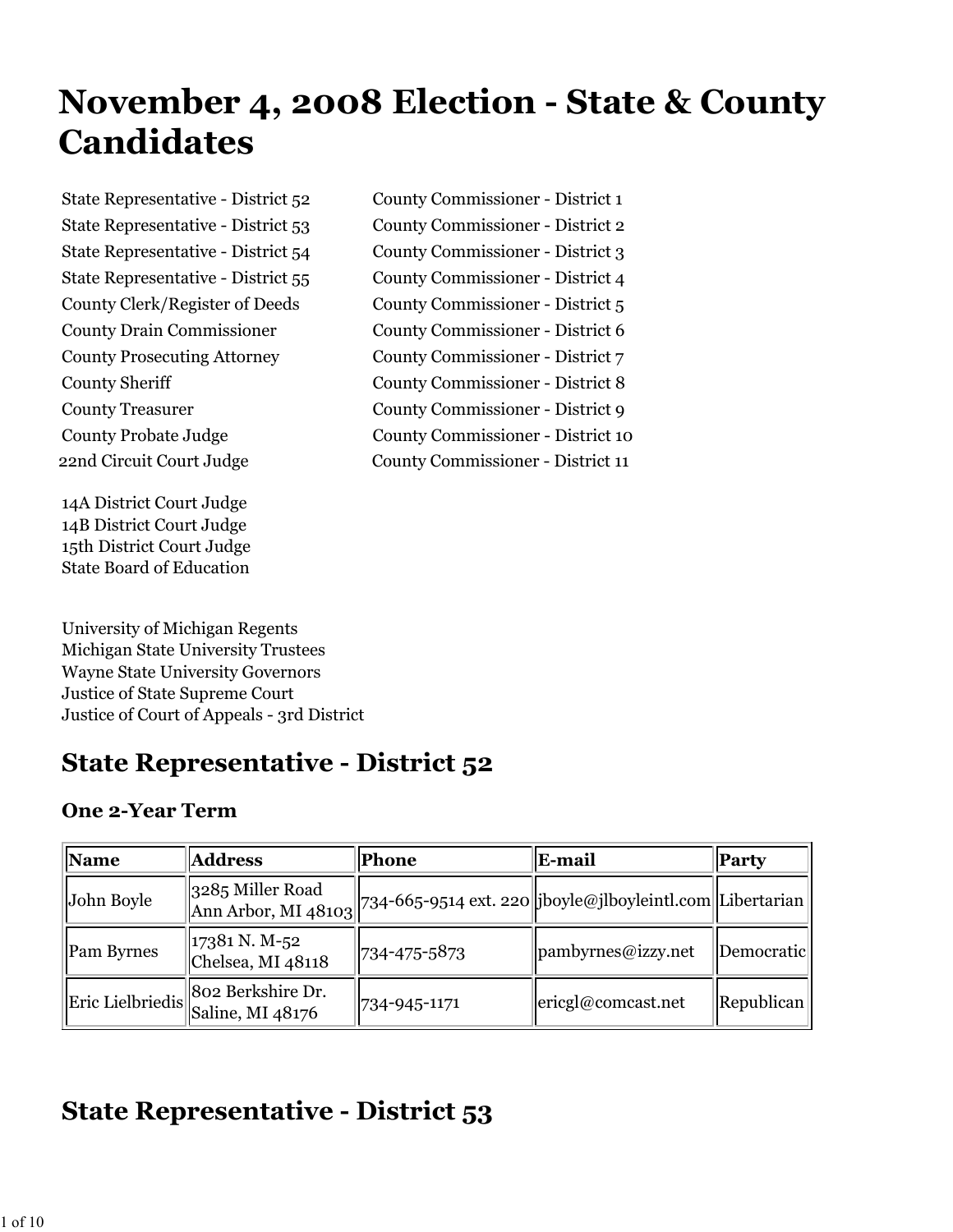#### **One 2-Year Term**

| $\mathbf{\mathbf{Name}}$ | <b>Address</b>                                                                    | Phone | E-mail                                              | <b>Party</b>               |
|--------------------------|-----------------------------------------------------------------------------------|-------|-----------------------------------------------------|----------------------------|
|                          | Christina N. Brewton 400 Observatory<br>Ann Arbor, MI 48109                       |       | $ 616-745-3688 $ salaamforever@hotmail.com          | $\vert$ Republican $\vert$ |
| Matt Erard               | $\sqrt{\frac{1}{909}}$ E. University Ave. 248-765-1605 N/A<br>Ann Arbor, MI 48104 |       |                                                     | Green                      |
| Rebekah Warren           | 234 8th St.<br>Ann Arbor, MI 48103                                                |       | 734-662-0268  rebekah@rebekahwarren.com  Democratic |                            |

## **State Representative - District 54**

### **One 2-Year Term**

| <b>Name</b>       | <b>Address</b>                            | Phone             | E-mail                                                         | Party             |
|-------------------|-------------------------------------------|-------------------|----------------------------------------------------------------|-------------------|
| Tom Banks         | 230 S. Mansfield<br>Ypsilanti, MI 48197   |                   | 734-476-4930 tmb14@comcast.net                                 | <b>Republican</b> |
| David H. Raaflaub | 432 Ainsworth Cir.<br>Ypsilanti, MI 48197 | 734-320-9007  N/A |                                                                | Libertarian       |
|                   | Alma Wheeler Smith 5540 Five Mile Rd,     |                   | $\ $ 248-437-8043 $\ $ awsmith575@aol.com $\ $ Democratic $\ $ |                   |

## **State Representative - District 55**

#### **One 2-Year Term**

| <b>Name</b>          | <b>Address</b>                           | <b>Party</b> |
|----------------------|------------------------------------------|--------------|
| <b>Kathy Angerer</b> | $\vert$ P.O. Box 157<br>Dundee, MI 48131 | Democratic   |
|                      | Frank Moynihan 400 Anderson St.          | Republican   |

### **County Clerk/Register of Deeds**

#### **One 4-Year Term**

| $\sim$<br>--<br>---<br>$-$ |  |  |  |
|----------------------------|--|--|--|
|                            |  |  |  |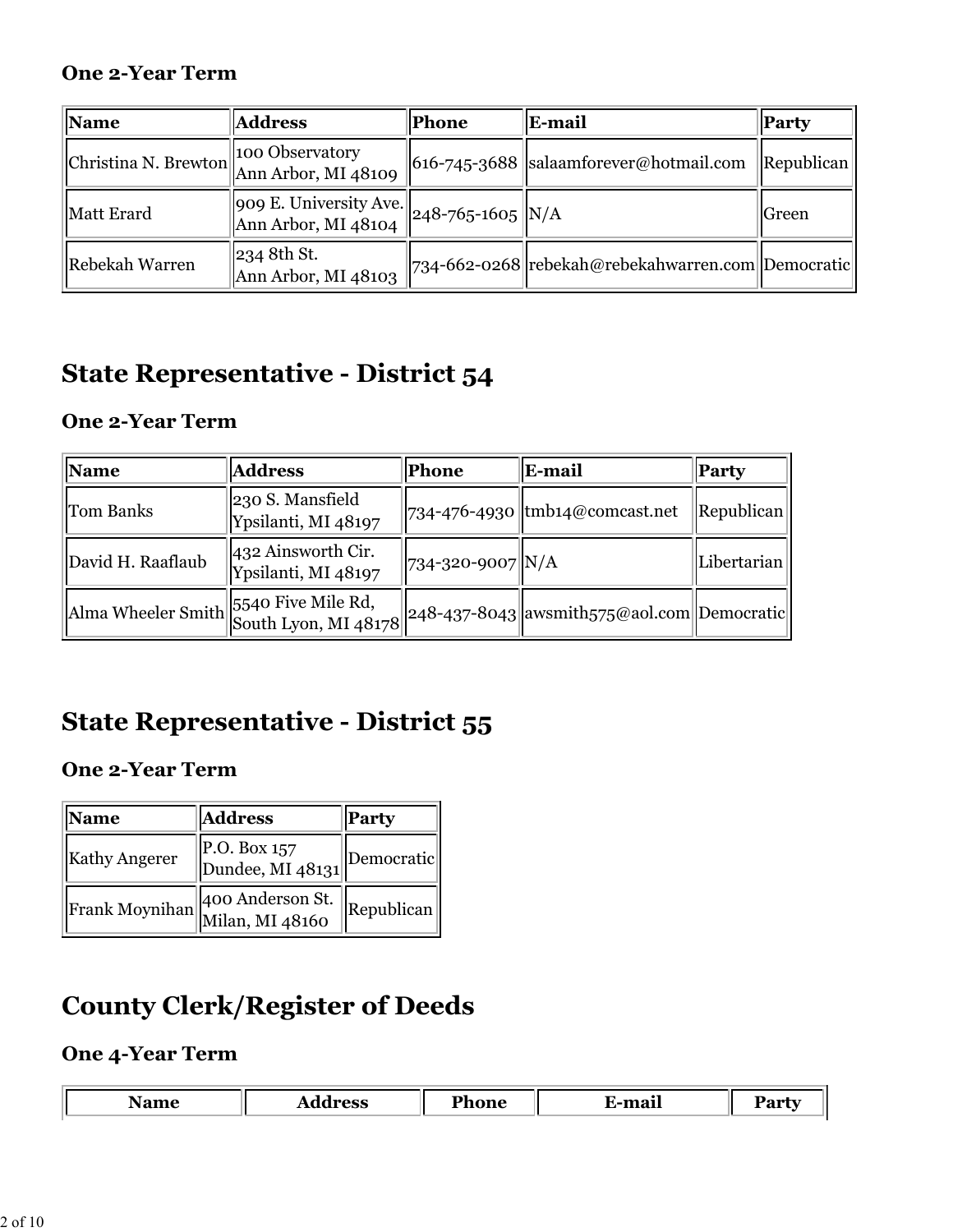|  | $\ $ 1726 W. Stadium Blvd.<br>awrence Kestenbaum $\ $ Ann Arbor, MI 48103 $\ $ /04/22/22 |  | " 734-769-7388  kestenbaum@gmail.com  Democratic |  |
|--|------------------------------------------------------------------------------------------|--|--------------------------------------------------|--|
|--|------------------------------------------------------------------------------------------|--|--------------------------------------------------|--|

### **County Drain Commissioner**

#### **One 4-Year Term**

| <b>Name</b> | <b>Address</b>                                                                   | Phone | E-mail | Party |
|-------------|----------------------------------------------------------------------------------|-------|--------|-------|
|             | Janis Bobrin 3465 Vintage Valley Rd. 734-995-0947 bobrinj@comcast.net Democratic |       |        |       |

### **County Prosecuting Attorney**

### **One 4-Year Term**

| <b>Name</b> | <b>Address</b> | <b>Phone</b> | <b>IE-mail</b>                                                                       | <b>Party</b> |
|-------------|----------------|--------------|--------------------------------------------------------------------------------------|--------------|
|             |                |              | Brian L. Mackie 2401 Meadowridge Ct. 734-327-7927 brianmackie@comcast.net Democratic |              |

# **County Sheriff**

### **One 4-Year Term**

| <b>Name</b>   | <b>Address</b>                                           | <b>Phone</b> | E-mail                                                                                                                            | Party                      |
|---------------|----------------------------------------------------------|--------------|-----------------------------------------------------------------------------------------------------------------------------------|----------------------------|
|               | Jerry L. Clayton 147 Carriage Way<br>Ypsilanti, MI 48197 |              | 734-320-4793  jerryclayton4sheriff@mac.com  Democratic                                                                            |                            |
| Dwayne Taylor |                                                          |              | $\mathbb{E}\left\ \left[\frac{2630~\text{International Dr. 928B}}{269-744-5708}\right]\right\ _{\text{dwaynetaylor81@yahoo.com}}$ | $\vert$ Republican $\vert$ |

### **County Treasurer**

#### **One 4-Year Term**

| <i><b>Name</b></i> | <b>Address</b> | <b>Phone</b> | E-mail                                                                                                                                                                                   | Party |
|--------------------|----------------|--------------|------------------------------------------------------------------------------------------------------------------------------------------------------------------------------------------|-------|
|                    |                |              | $\left\  \text{Catherine McCarthy} \right\ _{\text{Ann Arbor, MI 48104}}^{\text{2669 Page Ave.}} \right\ $ 734-926-0059 $\left\  \text{emcclary@provide.net} \right\  \text{Democratic}$ |       |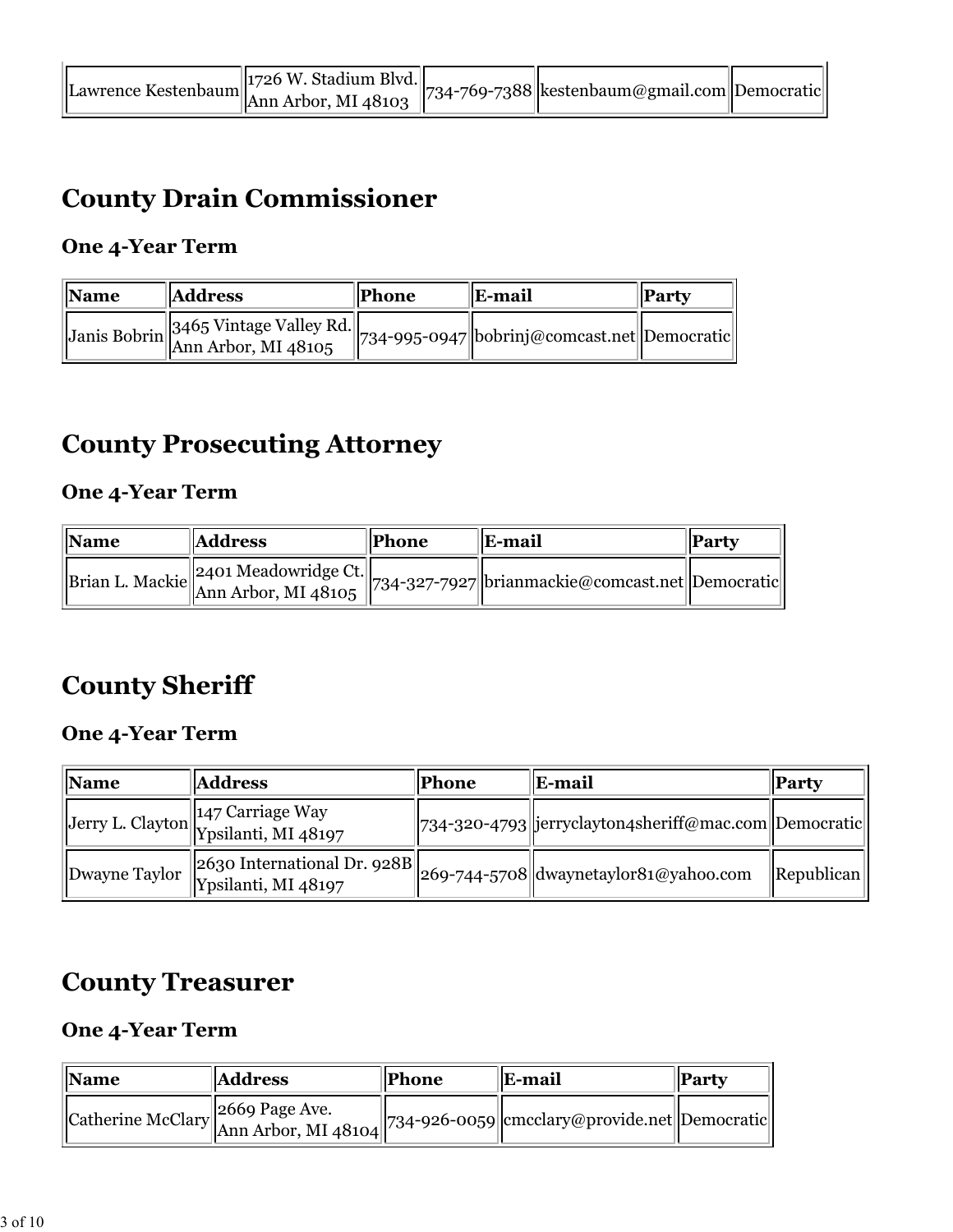### **Justice of State Supreme Court**

#### **One 8-Year Term**

| <b>Name</b>          |
|----------------------|
| Diane Marie Hathaway |
| Robert W. Roddis     |
| Cliff Taylor (INCUM) |

### **Judge of Court of Appeals 3rd District - Incumbent Position**

#### **Two 6-Year Terms**

| Name                        |
|-----------------------------|
| Richard A. Bandstra (INCUM) |
| Jane E. Markey (INCUM)      |

### **Judge of Court of Appeals 3rd District - Incubent Position**

#### **One Partial Term Ending 01/01/2013**

Name Jane M. Beckering (INCUM)

### **County Probate Judge**

#### **One 6-Year Term**



### **22nd Circuit Court Judge**

**Two 6-Year Terms**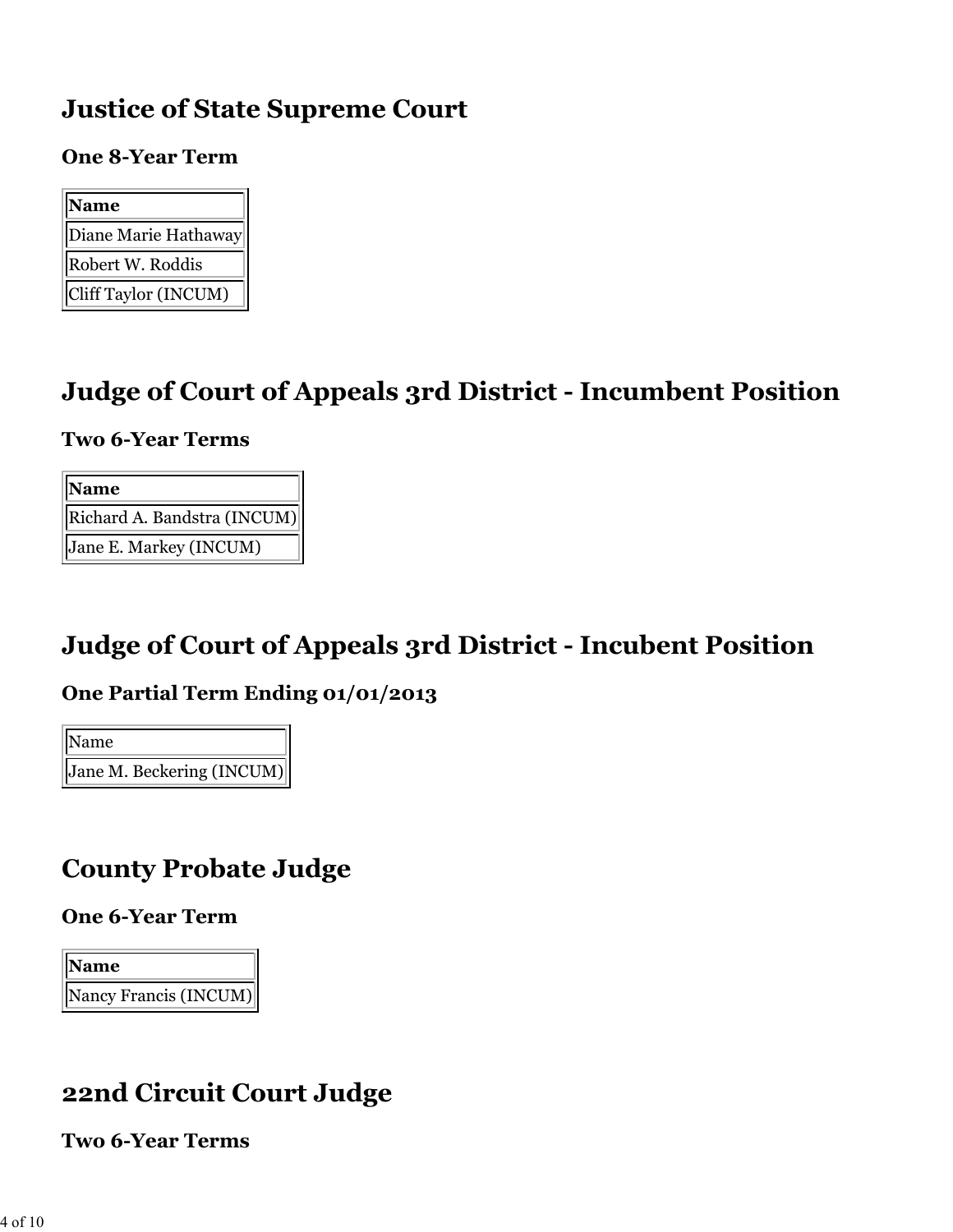| Name                      |
|---------------------------|
| Douglas B. Shapiro        |
| Donald E. Shelton (INCUM) |
| David S. Swartz (INCUM)   |

## **14A District Court Judge**

#### **One 6-Year Term**

| Name                      |
|---------------------------|
| Richard E. Conlin (INCUM) |

## **14B District Court Judge**

#### **One 6-Year Term**

| Name           |
|----------------|
| Charles Pope   |
| John W. Reiser |

### **15th District Court**

### **One 6-Year Term**

| <b>Name</b>           |
|-----------------------|
| <b>Chris Easthope</b> |
| Eric Gutenberg        |

### **State Board of Education**

### **Two 8-Year Terms**

| <b>Name</b> | Party          |
|-------------|----------------|
| Karen Adams | U.S. Taxpayers |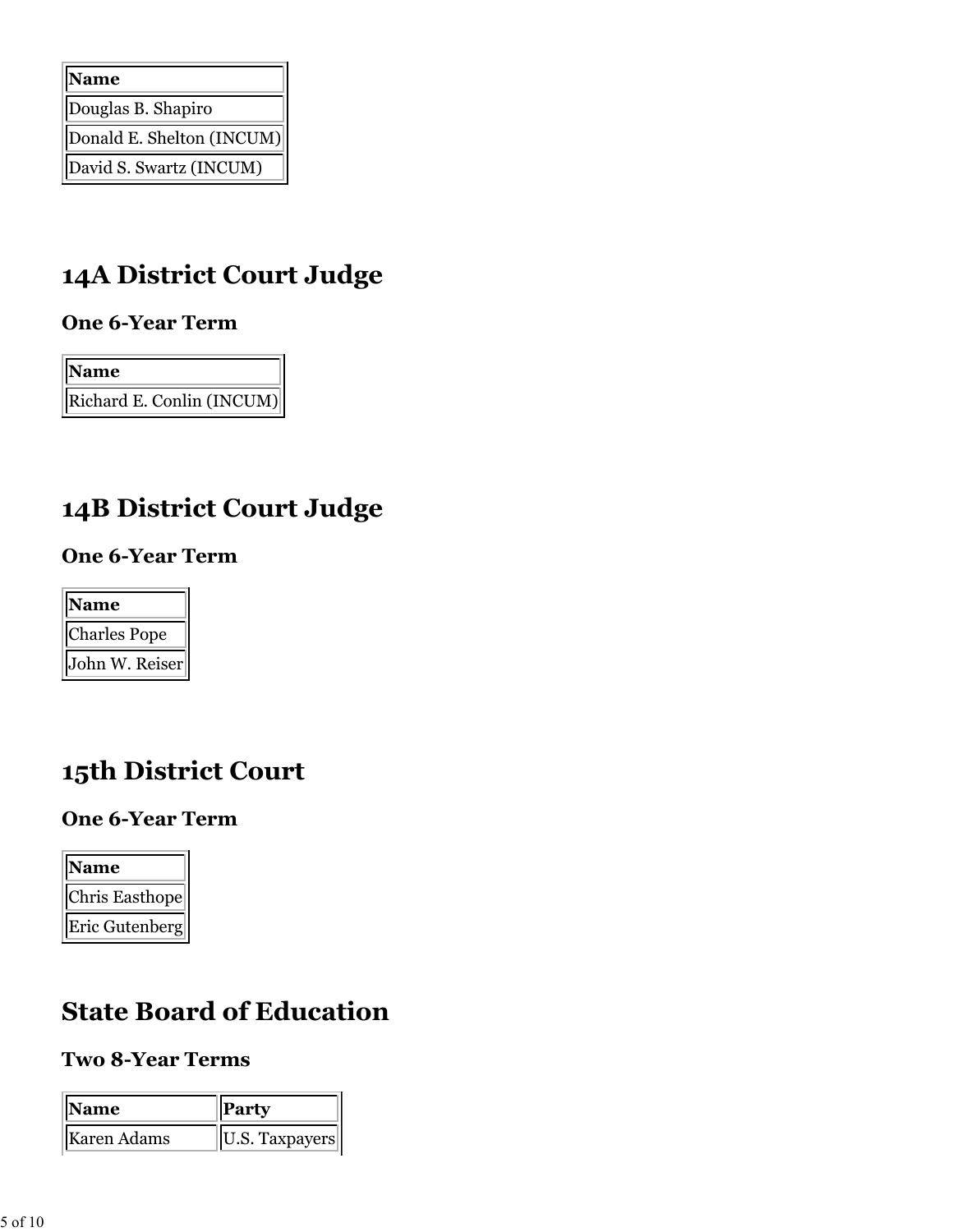| John Austin              | Democratic            |  |
|--------------------------|-----------------------|--|
| Gail M. Graeser          | <b>U.S. Taxpayers</b> |  |
| <b>Bill Hall</b>         | Libertarian           |  |
| <b>Scott Jenkins</b>     | Republican            |  |
| Dwain Reynolds III Green |                       |  |
| Jeff A. Steinport        | Libertarian           |  |
| Kathleen Straus          | Democratic            |  |
| <b>Richard Zeile</b>     | Republican            |  |

## **University of Michigan - Board of Regents**

#### **Two 8-Year Terms**

| <b>Name</b>        | <b>Party</b>   |  |
|--------------------|----------------|--|
| <b>Ellis Boal</b>  | Green          |  |
| <b>Susan Brown</b> | Republican     |  |
| Laurence B. Deitch | Democratic     |  |
| Denise Ilitch      | Democratic     |  |
| John G. LaFond     | Republican     |  |
| Eric L. Larson     | Libertarian    |  |
| Kerry L. Morgan    | Libertarian    |  |
| Richard Ryskamp    | U.S. Taxpayers |  |
| <b>Joe Sanger</b>  | U.S. Taxpayers |  |

## **Michigan State University - Board of Trustees**

#### **Two 8-Year Terms**

| <b>Name</b>                    | Party          |  |
|--------------------------------|----------------|--|
| Lisa Bouchard                  | Republican     |  |
| David A. Brown                 | Libertarian    |  |
| Dianne Byrum                   | Democratic     |  |
| <b>Robert Gale</b>             | U.S. Taxpayers |  |
| George Scott Romney Republican |                |  |
| Joseph Rosenquist              | Libertarian    |  |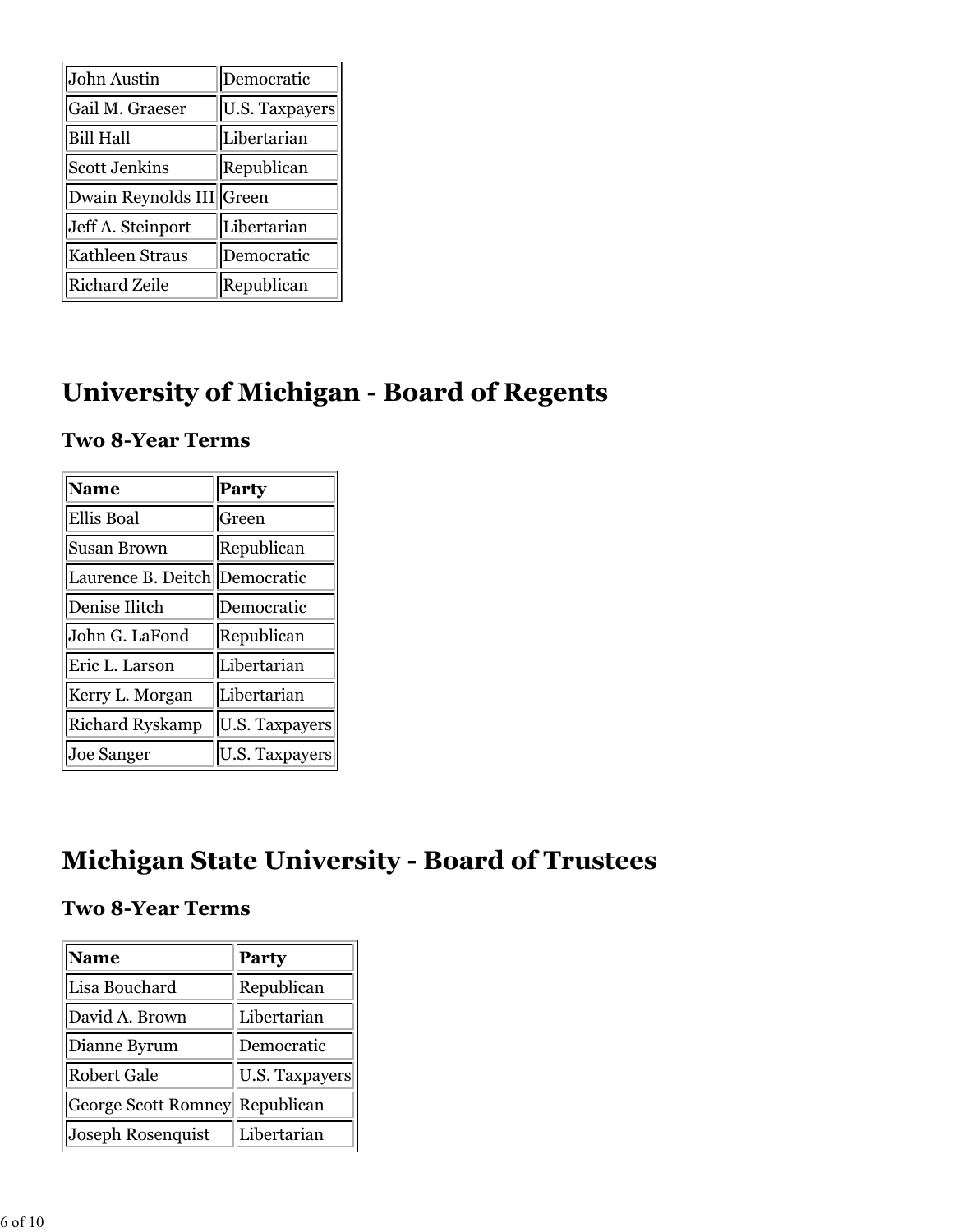| Therese Marie Storm  Green |                |
|----------------------------|----------------|
| Crystal Van Sickle         | U.S. Taxpayers |
| Diann Woodward             | Democratic     |

### **Wayne State University - Board of Governors**

#### **Two 8-Year Terms**

| <b>Name</b>           | Party                 |
|-----------------------|-----------------------|
| Torion J. Bridges     | Republican            |
| <b>Rick Butkowski</b> | U.S. Taxpayers        |
| Margaret Guttshall    | Green                 |
| <b>Terry Haines</b>   | <b>U.S. Taxpayers</b> |
| Danialle Karmanos     | Republican            |
| Dan Keizer            | Libertarian           |
| Paul Massaron         | Democratic            |
| Nicole Michalak       | Libertarian           |
| Gary S. Pollard       | Democratic            |

### **County Commissioner - District 1**

### **One 2-Year Term**

| <b>Name</b> | <b>Address</b>                                                      | <b>Phone</b> | E-mail                                                           | Party      |
|-------------|---------------------------------------------------------------------|--------------|------------------------------------------------------------------|------------|
|             | Eric Borregard 7544 Lake Hollow Ct. 734-383-0793 eborregard@aol.com |              |                                                                  | Democratic |
| Mark Ouimet |                                                                     |              | 3502 River Pines Dr. 734-663-0927 mco3502@comcast.net Republican |            |

### **County Commissioner - District 2**

### **One 2-Year Term**

| 'IN≤    | $\sim$ | $ \mathbf{P} $ | $\sim$<br> | ш   |
|---------|--------|----------------|------------|-----|
| .<br>__ |        | ______         | . .        | . . |
|         |        |                |            |     |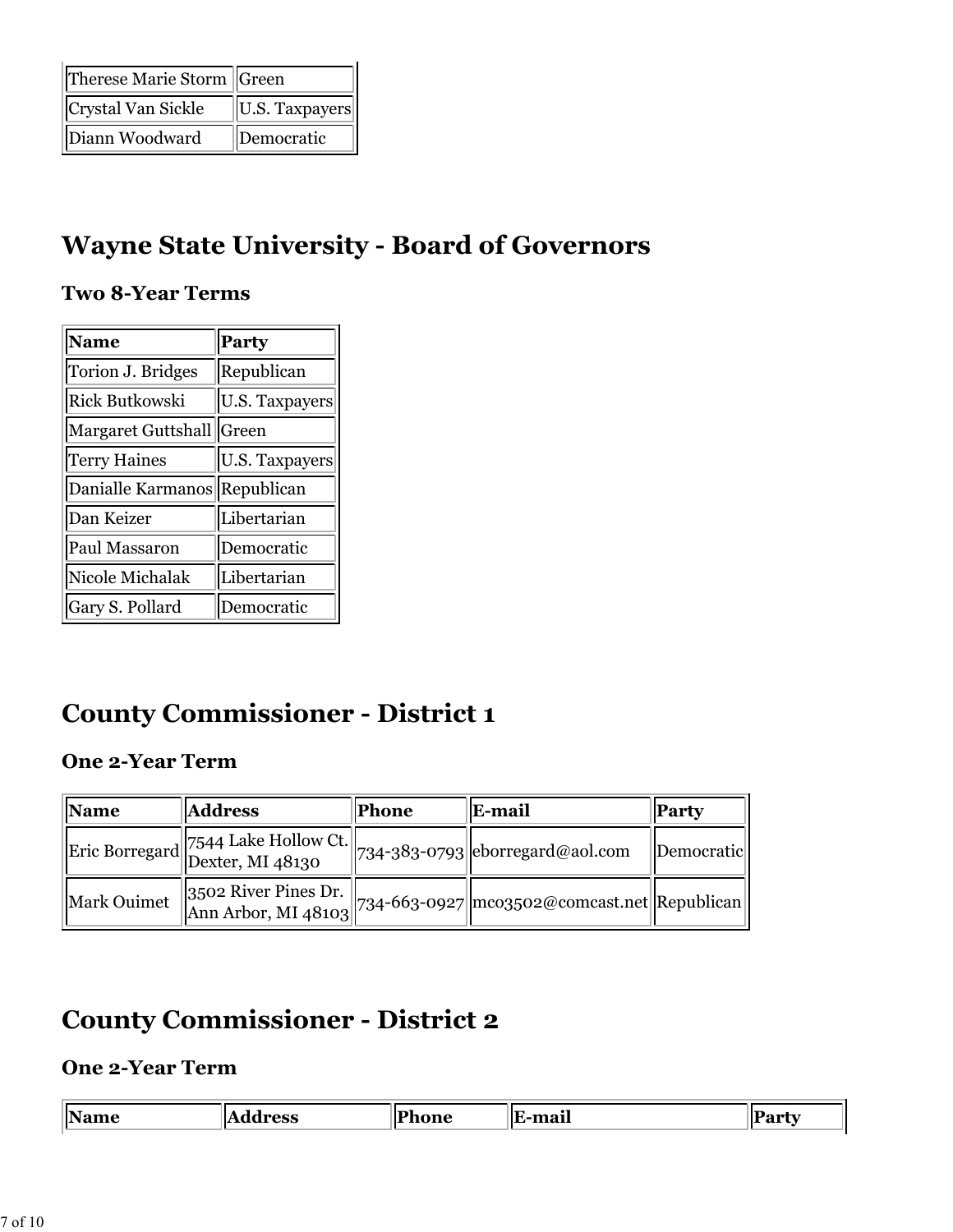|              | David M. Schmittou 8307 N. Warwick Ct. | $\left\  734 - 484 - 0929 \right\ $ davidschmittou@sbcglobal.net $\left\ $ Republican |                          |
|--------------|----------------------------------------|---------------------------------------------------------------------------------------|--------------------------|
| Ken Schwartz |                                        | 4273 Easgate<br>Ann Arbor, MI 48103 734-253-2419 kenschwartz123@yahoo.com             | <i><b>Democratic</b></i> |

## **County Commissioner - District 3**

#### **One 2-Year Term**

| <b>Name</b>         | <b>Address</b>                                         | Phone | E-mail                                                           | Party                      |
|---------------------|--------------------------------------------------------|-------|------------------------------------------------------------------|----------------------------|
|                     |                                                        |       | Howard Merritt 3202 Gensley Rd. 734-997-9478 hondo95@hotmail.com | Libertarian                |
|                     | Frank Parkinson 1894 Brookview Dr.<br>Saline, MI 48176 |       | 734-678-7268  fparkinson@comcast.net  Democratic                 |                            |
| <b>Jessica Ping</b> | 3822 Hedgerow Dr.<br>Saline, MI 48176                  |       | 734-358-5757   ping.jessica@gmail.com                            | $\vert$ Republican $\vert$ |

## **County Commissioner - District 4**

### **One 2-Year Term**

| <b>Name</b>      | <b>Address</b>                        | Phone | E-mail                                       | <b>Party</b> |
|------------------|---------------------------------------|-------|----------------------------------------------|--------------|
| <b>Owen</b> Diaz | 45 East Lewis Ave.<br>Milan, MI 48160 |       | 734-439-2303   jordmail@aol.com              | Republican   |
|                  | Wesley Prater 8303 Warner Rd.         |       | $734-944-0808$  prater808@aol.com Democratic |              |

### **County Commissioner - District 5**

#### **One 2-Year Term**

| <b>Name</b>                                                | <b>Address</b> | <b>Phone</b> | <b>E-mail</b> Party |                                 |
|------------------------------------------------------------|----------------|--------------|---------------------|---------------------------------|
| Rolland Sizemore Jr. 7727 Tuttle Hill Rd. 734-482-7279 N/A |                |              |                     | <i><u><b>Democratic</b></u></i> |

### **County Commissioner - District 6**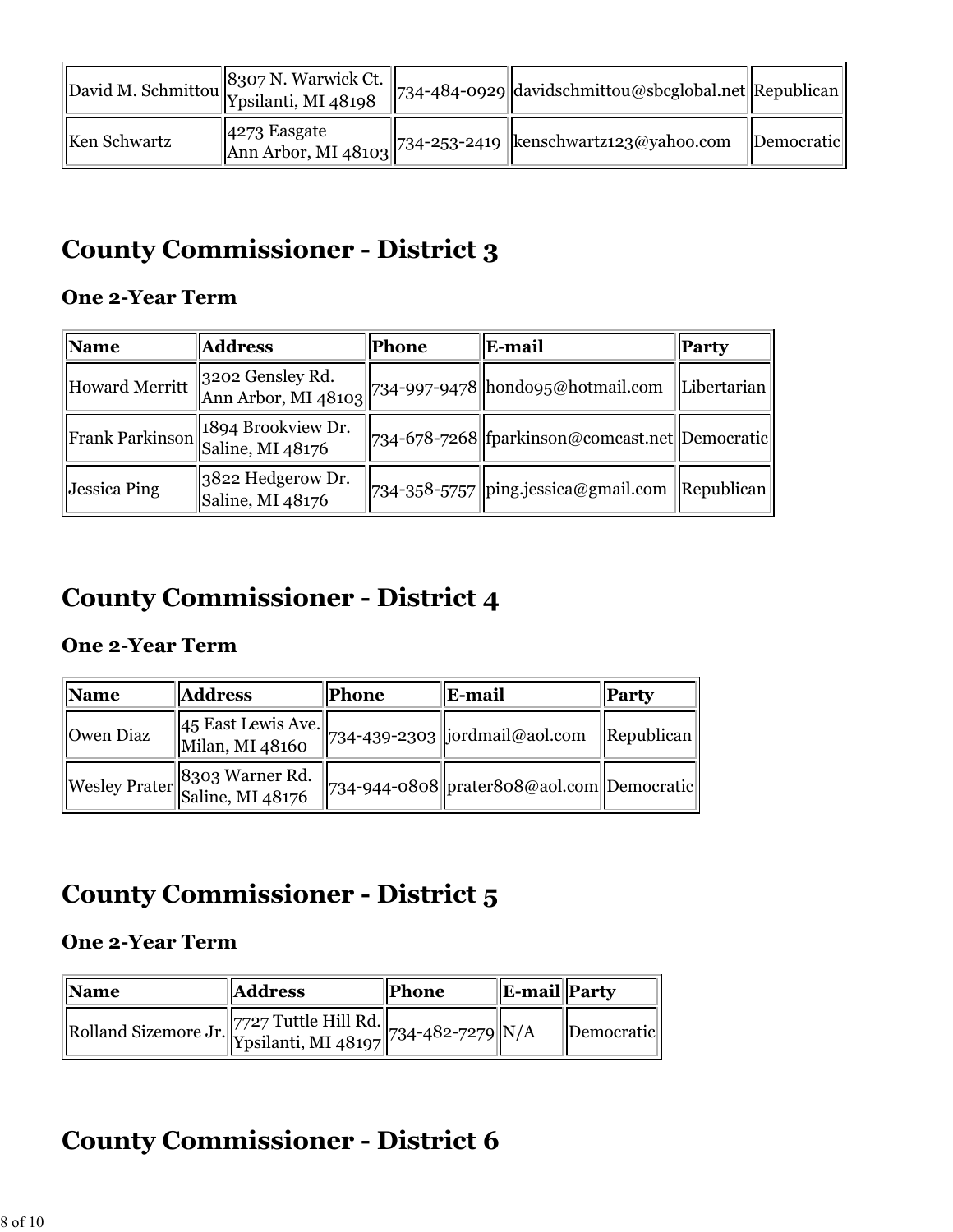| <b>Name</b> | <b>Address</b>                               | Phone               | $\ $ E-mail $\ $ Party |                   |
|-------------|----------------------------------------------|---------------------|------------------------|-------------------|
|             | Ronnie Dean Peterson 1146 Rue Willette Blvd. | $ 734-635-0791 N/A$ |                        | <i>Democratic</i> |

### **County Commissioner - District 7**

#### **One 2-Year Term**

| Name      | <b>Address</b>                                              | Phone | E-mail                                                                                                                        | <b>Party</b>               |
|-----------|-------------------------------------------------------------|-------|-------------------------------------------------------------------------------------------------------------------------------|----------------------------|
| Sean Gray | $\left\  5731 \right\}$ Rothbury Ct.<br>Ypsilanti, MI 48197 |       | $\ $ 734-218-3900 sean@carepointministry@com                                                                                  | $\vert$ Republican $\vert$ |
|           |                                                             |       | Kristin Judge 6082 Vineyard Ave.<br>Kristin Judge Ann Arbor, MI 48108 734-646-2088 friendsofkristinjudge@gmail.com Democratic |                            |

### **County Commissioner - District 8**

#### **One 2-Year Term**

| $\mathbb{N}$ ame                                         | <b>Address</b> | Phone | E-mail                                                       | <b>Party</b> |
|----------------------------------------------------------|----------------|-------|--------------------------------------------------------------|--------------|
| Barbara Levin Bergman 2045 Geddes<br>Ann Arbor, MI 48104 |                |       | $\vert$ 734-996-5891 barbarabergman@sbcglobal.net Democratic |              |

### **County Commissioner - District 9**

### **One 2-Year Term**

| <b>Name</b> | <b>Address</b>                                                                               | Phone | E-mail | Party |
|-------------|----------------------------------------------------------------------------------------------|-------|--------|-------|
|             | Leah Gunn 1308 East Stadium<br>Ann Arbor, MI 48104 734-663-7307 gunnl@comcast.net Democratic |       |        |       |

### **County Commissioner - District 10**

### **One 2-Year Term**